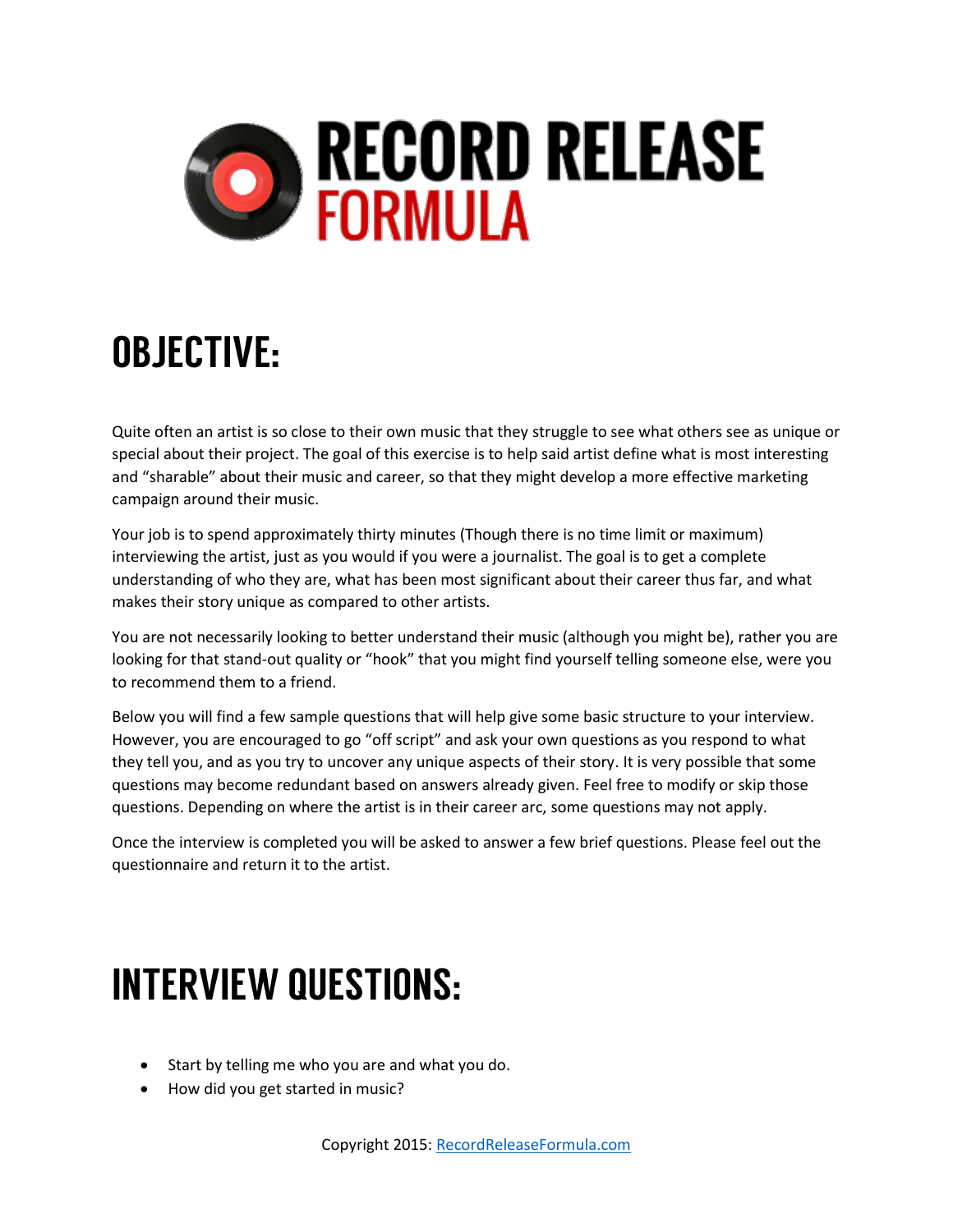- Describe your journey so far, as a professional musician. How did you get from where you started, to where you are now?
- What is unique about the music you make?
- What are some of your biggest accomplishments as a musician?
- What have been some of the career lows or hardships?
- When you think back on your life as a musician, what experience first pops into your head?

\_\_\_\_\_\_\_\_\_\_\_\_\_\_\_\_\_\_\_\_\_\_\_\_\_\_\_\_\_\_\_\_\_\_\_\_\_\_\_\_\_\_\_\_\_\_\_\_\_\_\_\_\_\_\_\_\_\_

\_\_\_\_\_\_\_\_\_\_\_\_\_\_\_\_\_\_\_\_\_\_\_\_\_\_\_\_\_\_\_\_\_\_\_\_\_\_\_\_\_\_\_\_\_\_\_\_\_\_\_\_\_\_\_\_\_\_

\_\_\_\_\_\_\_\_\_\_\_\_\_\_\_\_\_\_\_\_\_\_\_\_\_\_\_\_\_\_\_\_\_\_\_\_\_\_\_\_\_\_\_\_\_\_\_\_\_\_\_\_\_\_\_\_\_\_

\_\_\_\_\_\_\_\_\_\_\_\_\_\_\_\_\_\_\_\_\_\_\_\_\_\_\_\_\_\_\_\_\_\_\_\_\_\_\_\_\_\_\_\_\_\_\_\_\_\_\_\_\_\_\_\_\_\_

\_\_\_\_\_\_\_\_\_\_\_\_\_\_\_\_\_\_\_\_\_\_\_\_\_\_\_\_\_\_\_\_\_\_\_\_\_\_\_\_\_\_\_\_\_\_\_\_\_\_\_\_\_\_\_\_\_\_

\_\_\_\_\_\_\_\_\_\_\_\_\_\_\_\_\_\_\_\_\_\_\_\_\_\_\_\_\_\_\_\_\_\_\_\_\_\_\_\_\_\_\_\_\_\_\_\_\_\_\_\_\_\_\_\_\_\_

\_\_\_\_\_\_\_\_\_\_\_\_\_\_\_\_\_\_\_\_\_\_\_\_\_\_\_\_\_\_\_\_\_\_\_\_\_\_\_\_\_\_\_\_\_\_\_\_\_\_\_\_\_\_\_\_\_\_

\_\_\_\_\_\_\_\_\_\_\_\_\_\_\_\_\_\_\_\_\_\_\_\_\_\_\_\_\_\_\_\_\_\_\_\_\_\_\_\_\_\_\_\_\_\_\_\_\_\_\_\_\_\_\_\_\_\_

\_\_\_\_\_\_\_\_\_\_\_\_\_\_\_\_\_\_\_\_\_\_\_\_\_\_\_\_\_\_\_\_\_\_\_\_\_\_\_\_\_\_\_\_\_\_\_\_\_\_\_\_\_\_\_\_\_\_

\_\_\_\_\_\_\_\_\_\_\_\_\_\_\_\_\_\_\_\_\_\_\_\_\_\_\_\_\_\_\_\_\_\_\_\_\_\_\_\_\_\_\_\_\_\_\_\_\_\_\_\_\_\_\_\_\_\_

What impact are you hoping your music leaves on the world and/or your fans?

## **QUESTIONARE:**

After completing the interview, please have the interviewer fill out these questions.

What aspect of the artist's story stood out to you most?

What aspect of the artist's story had the strongest emotional impact?

Has your impression of the artist changed as a result of the interview? If so how?

Copyright 2015: [RecordReleaseFormula.com](http://www.recordreleaseformula.com/)